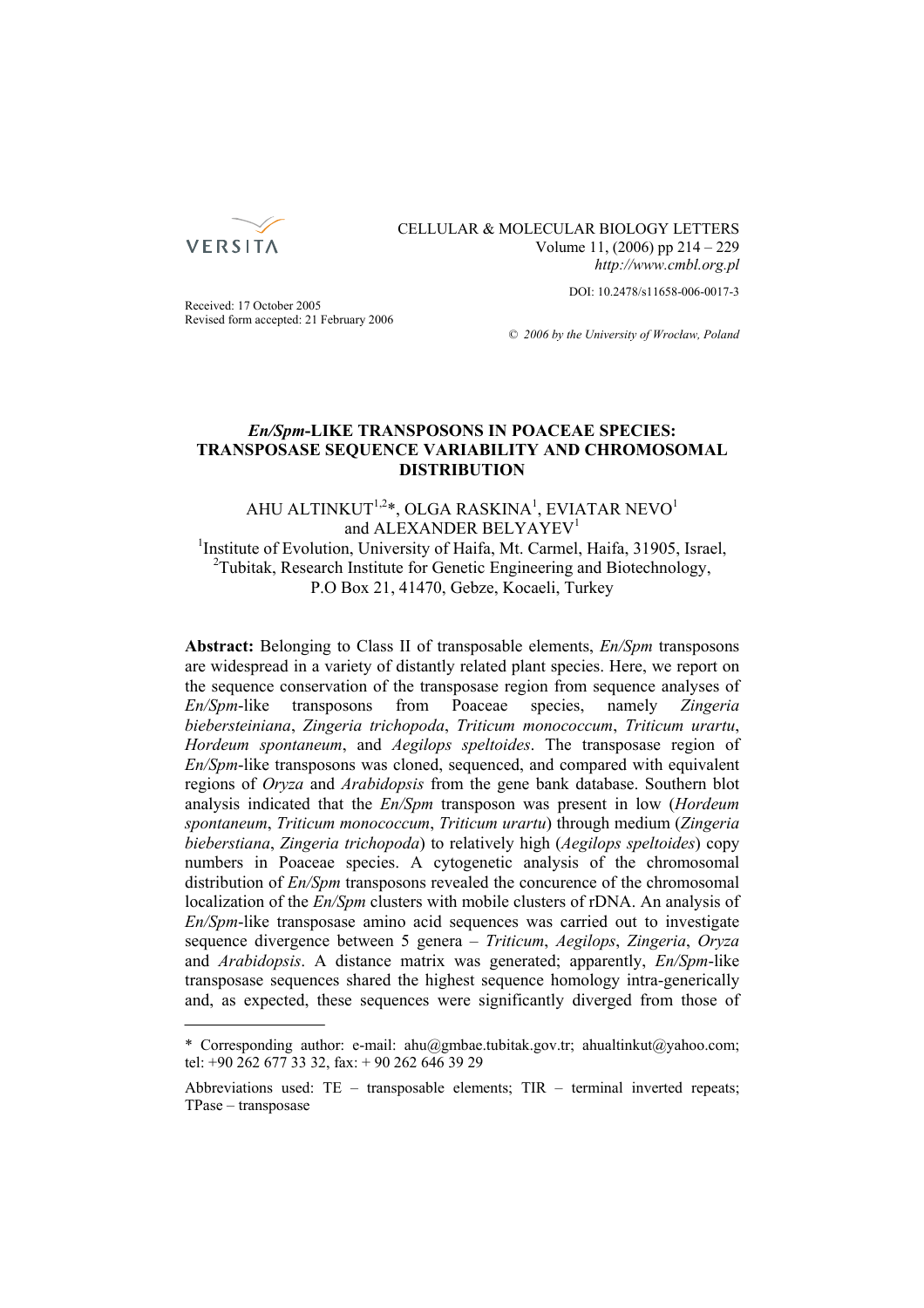*O. sativa* and *A. thaliana*. A sequence comparison of *En/Spm*-like transposase coding regions defined that the intra-genomic complex of *En/Spm*-like transposons could be viewed as relatively independent, vertically transmitted, and permanently active systems inside higher plant genomes.

The sequence data from this article was deposited in the EMBL/GenBank Data Libraries under the accession nos. AY707995 - AY707996 - AY707997 - AY707998 - AY707999 - AY708000 - AY708001 - AY708002 - AY708003 - AY708004 - AY708005 - AY708005 - AY265312.

**Key words:** Transposase, *En/Spm*, Poaceae, Sequence, Evolution, *In situ* hybridization

## **INTRODUCTION**

The most visible peculiarity of plant genomes, particularly the large genomes of cereals, is the high percentage of transposable elements (TE; up to 80% of a given cereal's nuclear genome) [1]. From the investigation of the *Drosophila* genomes, it is known that TE can give rise to significant genomic changes by creating mutations, altering gene expression, conducting telomeric function, and promoting chromosomal aberrations [2-4]. TE was divided into two classes. Class I (RNA) elements transpose via an RNA intermediate [5, 6]. Class II (DNA) elements transpose via a DNA intermediate and usually have short terminal inverted repeats (TIR). Class II TE is classified to several super families [7]. Members of the *En/Spm* family, which are the main subjects of this study, are widespread among plants [8]. They share a common sequence (5'-CACTA-3') at their TIR termini and were found in a variety of distantly related species [9-13], but only a few elements were characterized at the molecular level [7, 8]. For *Arabidopsis*, where the system was shown to transpose with high efficiency, *En/Spm*-mutagenised populations were developed and successfully employed for gene tagging [14-18]. Greco *et al.* [19] demonstrated that the maize *En/Spm*-*I/dSpm* two-component system can transpose in rice. *En/Spm* transposons are known to be linked with genes and their expression; transposition is controlled by interacting autoregulatory and/or epigenetic mechanisms and is, therefore, relatively independent of their chromosomal localization [20]. Each *En/Spm* transposon possesses a gene encoding a TPase that has several conserved domains, and it is technically possible to locate the chromosomal positions of these elements by fluorescent *in situ* hybridization (FISH) of TPase fragments amplified from the genomic DNA of the species [8].

Here, we present our results from a sequence analysis of *En/Spm*-like TPase conserved regions and their chromosomal distribution in five Poaceae species. TPases were compared to similar sequences in *Oryza sativa* and *Arabidopsis thaliana* to shed light on the sequence conservation/divergence of *En/Spm*-like TPase conserved regions in the Poaceae family.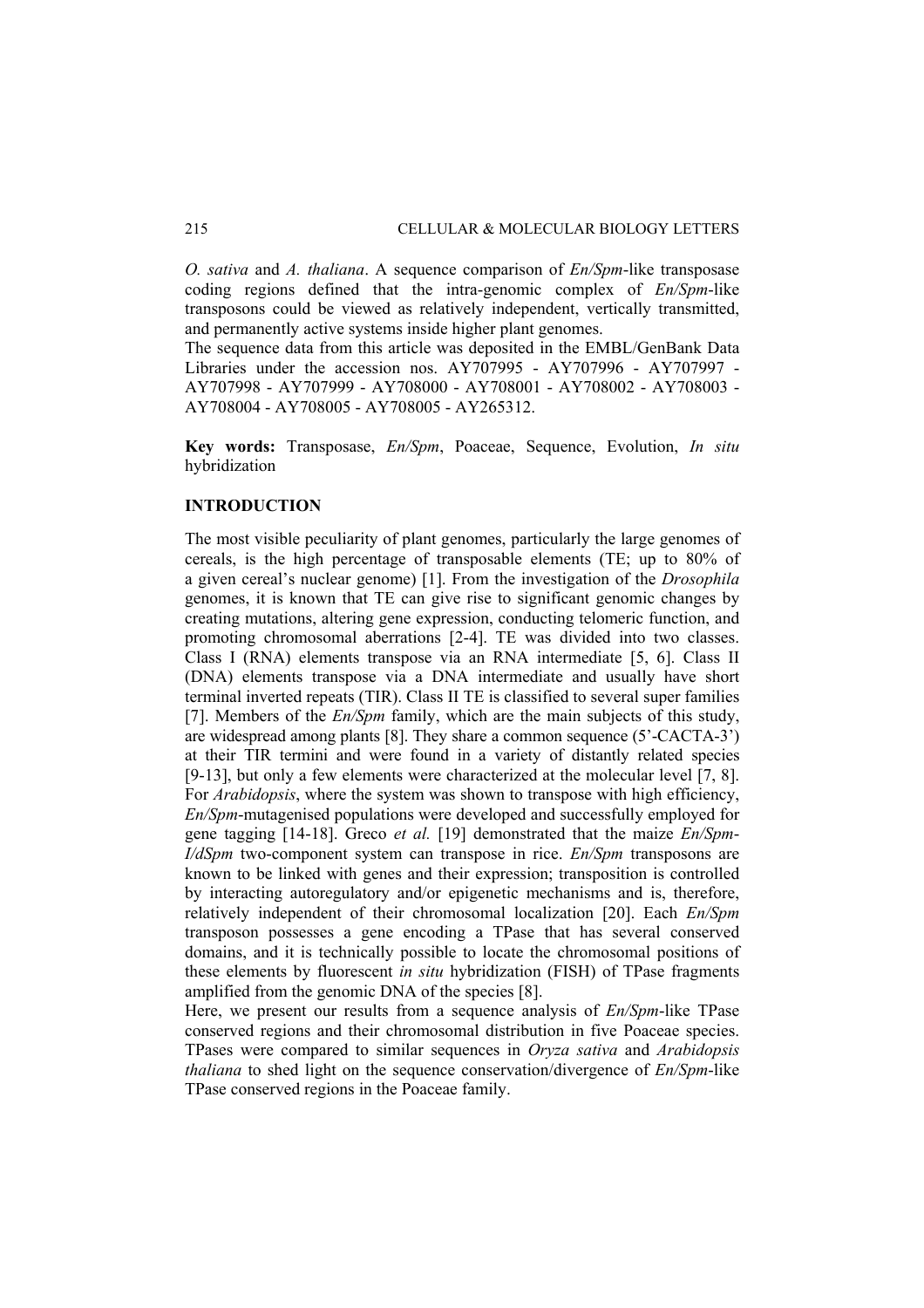#### **MATERIALS AND METHODS**

### **Plant material and DNA isolation**

*Z. biebersteiniana*, *Z. trichopoda*, *T. monoccoccum*, *T. urartu*, *Ae. speltoides*, and *H. spontaneum* (Tab. 1) were used for the preparations of chromosome spreads and PCR amplifications. The plants were grown in the greenhouse and genomic DNA was isolated from the leaves via DNA extraction, using the CTAB method of Kidwell and Osborn [21] for the amplification of the *En/Spm* transposon transposase-conserved regions.

Tab. 1. The accession numbers and sources of plant material

| Accession                                | Origin         | Source         |
|------------------------------------------|----------------|----------------|
| Zingeria biebersteiniana                 | Russia         | BIN RAN*       |
| Zingeria trichopoda                      | Russia         | <b>BIN RAN</b> |
| Triticum monoccoccum (PI 428154, G-1391) | Turkey         | $USDA**$       |
| Triticum urartu (TR38540)                | Turkey         | AARI***        |
| Aegilops speltoides                      | <b>Israel</b>  | $IF****$       |
| Hordeum spontaneum                       | Maalot, Israel | - IE           |

\*BIN RAN – Komarov Botanical Institute of the Russian Academy of Sciences, \*\*USDA – United States Department of Agriculture, \*\*\*AARI – Aegean Agricultural Research Institute, Turkey, \*\*\*\*IE – Institute of Evolution, Haifa, Israel.

#### **Amplification of TPase fragments from** *En/Spm***-like elements**

Degenerate oligonucleotide primers were used for PCR amplification from the genomic DNA of *En/Spm-*like transposon TPase-conserved regions. The primers and PCR conditions were as described in Staginnus *et al*. [8] for *T. monoccoccum*, *T. urartu*, *Ae. speltoides* and *H. spontaneum*. For *Z. biebersteiniana* and *Z. trichopoda*, *En/Spm* element-specific primers (based on the sequence of the ESas-2 clone) [22] were used for PCR amplifications.

# **The cloning and sequencing of amplified fragments**

Amplified fragments were gel separated and purified using the Qiagen Purification Kit (USA). Purified PCR products were ligated into a pGEM-T Easy Vector (Promega, USA) and transformed into *E. coli* XL1blue competent cells. Recombinant clones were isolated using the Qiagen plasmid isolation kit (USA), screened for inserts by digestion with *Eco*RI, and sequenced. The sequences of *En/Spm-*like transposon TPase fragments described here were deposited in the GenBank database with the accession nos. AY708005, AY708006 (*Z. biebersteiniana*, clones ESzb-2, ESzb-7, respectively), AY708002, AY708003, AY708004 (*Z. trichopoda*, clones ESzt-6, ESzt-7, ESzt-8, respectively), AY707998, AY707999, AY708000, AY708001 (*T. monococcum*, clones EStm-2, EStm-3, EStm-4, EStm-5, respectively), AY707996, AY707997 (*T. urartu*, clones EStu-8, EStu-9, respectively), AY265312 (*Ae. speltoides*, clone ESas-3), and AY707995 (*H. spontaneum*, clone EShs-2).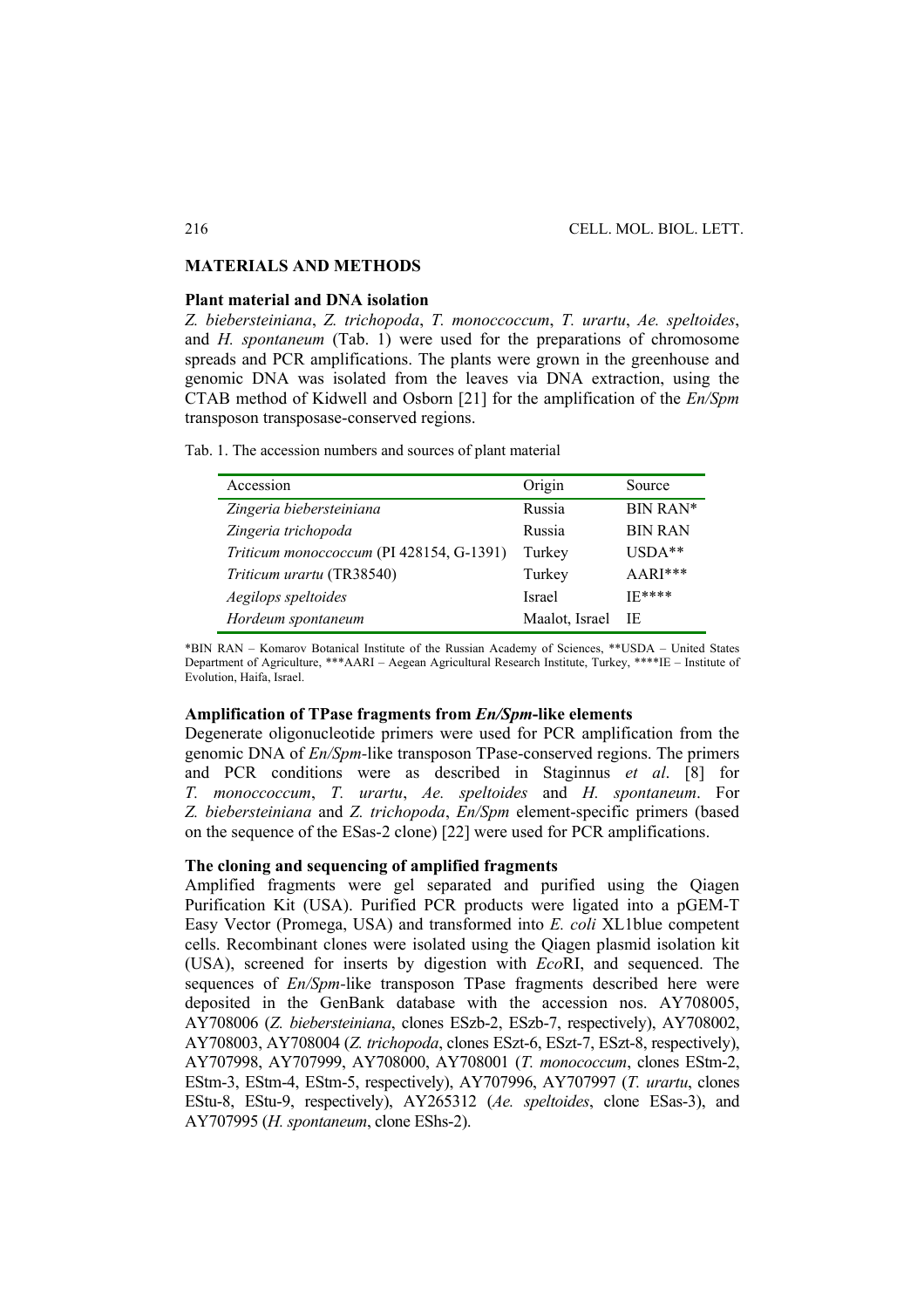## **Genome walking and DNA sequencing**

The DNA Walking Speed Up Kit (Seegene, USA) was used to conduct genome walking via a PCR-based method on the *En/Spm*-like transposon TPase conserved region in *Z. biebersteiniana* in the 5' and 3' directions according to the user's manual. Primary and secondary genome walking amplifications were carried out with the combination of the "DNA Walking ACP" (DW-ACP) primers provided in the kit and gene-specific primers (based on the sequence of the ESzb-2 clone). From the new sequences, primers were designed with the assistance of the computer program "Primer Premier 5" (Premier Biosoft International, CA, USA), and used for walking on genomic DNA for sequencing in both directions (Tab. 2). The resulting secondary PCR products were gel separated, isolated, cloned into pGEM-T Easy Vector (Promega, USA) according to the standard manufacturer's protocol, and sequenced. The sequence of the *En/Spm-*like transposon TPase fragment described here was deposited in the GenBank database (Accession number: AY772017). The TPase open reading frame was assembled by removing introns using the FGENES 2.0 Program (http://www.softberry.com/berry.phtml?topic=fgenesh&group=programs&subgr oup=gfind).

| Primer                    | Sequence $(5'$ to $3')$     |
|---------------------------|-----------------------------|
| Z1-sense                  | CAT TTG GCT GTT CAT CTA CC  |
| Z <sub>2</sub> -sense     | TCT ACC TGA TGA GGC ACT AC  |
| Z3-sense                  | TAC CTG ATG AGG CAC TAC TT  |
| Z <sub>1</sub> -antisense | TCC CGT GGT TTA CCT TCA TC  |
| Z <sub>2</sub> -antisense | CCC GTG GTT TAC CTT CAT CTT |
| Z3-antisense              | GTA TCT TTC GTC TTG CCT TC  |
| Zbi3                      | GGC ACT ACT TAG AGG TCC AG  |
| Zbi4                      | CTC CAG CCT TCT TTG ATG TG  |
| Zhi5                      | AAG TGC TTC TCC AAT GTC CC  |
| Zhi6                      | CGT CCT CGT CCA CAA CAT CA  |
| Zbi7                      | ATG TCC CGG AAT CAG GTT TG  |

Tab. 2. The primers used for extending the *En/Spm*-like TPase region on *Zingeria bieberstiana* genomic DNA.

# **Database searches and sequence comparisons**

The sequences obtained in this study were analyzed for similarity to known sequences using the BLAST package provided at the National Centre for Biotechnology Information (NCBI) [23], and compared to each other with the ALIGN program (http://vega.igh.cnrs.fr/bin/align-guess.cgi). Several selected TPase nucleotide sequences obtained from PCR amplifications were conceptually translated into amino acid sequences and aligned with each other and with the known homologous sequences of *Oryza sativa* (NP 920256.1) and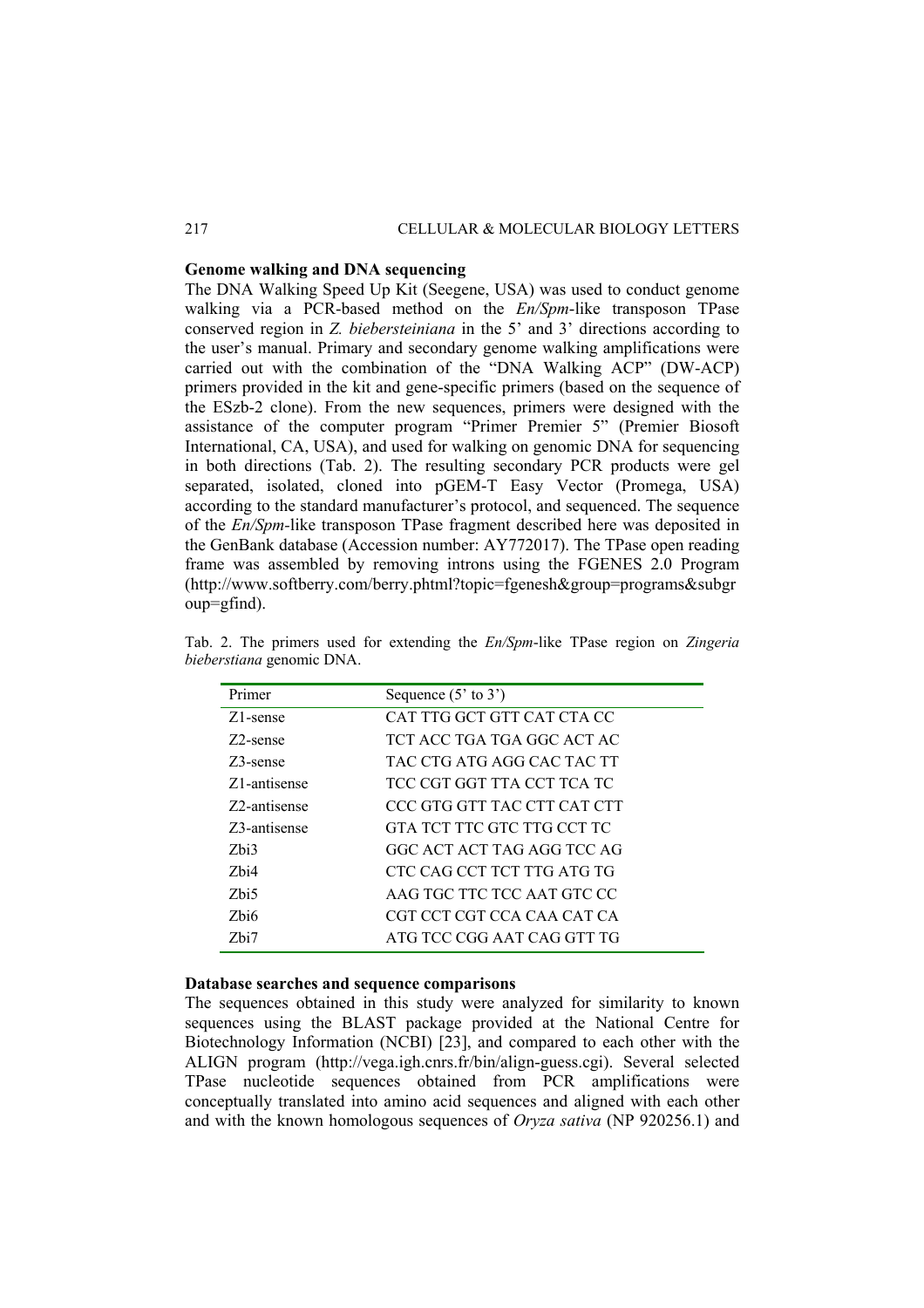*Arabidopsis thaliana* (BAB09502.1) with CLUSTALW. Multiple sequence alignments used to generate the phylogenetic tree with maximum parsimony were performed with the CLUSTALW server, available at the European Bioinformatics Institute (http://www.ebi.ac.uk/clustalw/) with default parameters. Multiple sequence alignments were used to generate a distance matrix between selected sequences in the FASTA format with WebPhylip (http://biocore.unl.edu/WEBPHYLIP/).

#### **Southern blot analysis**

Samples of 12 µg of genomic DNA were digested with *Hae*III restriction enzyme and then electrophoresed in 1% agarose gel, blotted onto Hybond-N+ membrane (Amersham Pharmacia Biotech Inc.), and hybridized with *Z. biebersteiniana* (ESzb-2), *Z. trichopoda* (ESzt-6), *H. spontaneum* (EShs-2), *Ae. speltoides* (ESas-3), or *T. urartu* (EStu-8) probes. Prehybridization and hybridization were carried out at 65°C in 2.5X SSPE (sodium phosphate monobasic), 1% SDS, 0.01% sodium pyrophosphate and 0.1% PAES (polyanetolensulfonic acid). Washes were performed at 65ºC with 0.5X SSC and 0.1% SDS in the final wash. Radiolabeling of the ESzt-6, ESzb-2, EShs-2, ESas-3, EStu-8 and EStm-4 probes was performed using Random Primer DNA Labeling Mix (Biological Industries, Beit Haemek LTD, Israel). The probe was purified over a sephadex G-50 probe quant micro-column (Amersham Pharmacia, Biotech). The filters were autoradiographed at room temperature for four days.

# **Chromosome spread preparation, probe labeling,** *in situ* **hybridization and detection**

Seeds were germinated on moist filter paper at 24ºC in the dark. Seedling shoot meristems were transferred to ice water for 24-28 h to accumulate metaphases, and then fixed in  $3:1$  (v/v) 100% ethanol: acetic acid. Chromosome spreads were prepared according to the technique of Pijnacker and Ferwerda [24] with modifications [22]. The internal part of the transposase (TPase) region of the plant *En/Spm*-like transposons was used as a probe for *in situ* hybridization (FISH) [8, 22]. The FISH procedure was previously described in detail [22, 25]. The clones ESzb-2 and ESas-3 were labeled with Cy-3 (Amersham) according to a standard oligolabeling protocol. For *in situ* (FISH) localization of the 45S rDNA and 5S rDNA gene regions, we used the pTa71 [26] and As5SDNAE [22, 27] probes, respectively. pTa71 was labeled with digoxigenin-11-dUTP (Roche) and detected with monoclonal anti-digoxigenin clone DI-22 (Sigma) / Alexa 350 (Molecular Probes). As5SDNAE was labeled with biotin-16-dUTP (Roche) and detected with Alexa 488 (Molecular Probes). Centromeres were localized by hybridization with a PCR-generated probe, CCS-1 [28], labeled with digoxigenin-11-dUTP (Roche) and detected with a rhodamine-conjugated sheep anti-digoxigenin Fab fragment (Roche). Hybridization was carried out at 63ºC for  $3<sub>h</sub>$ .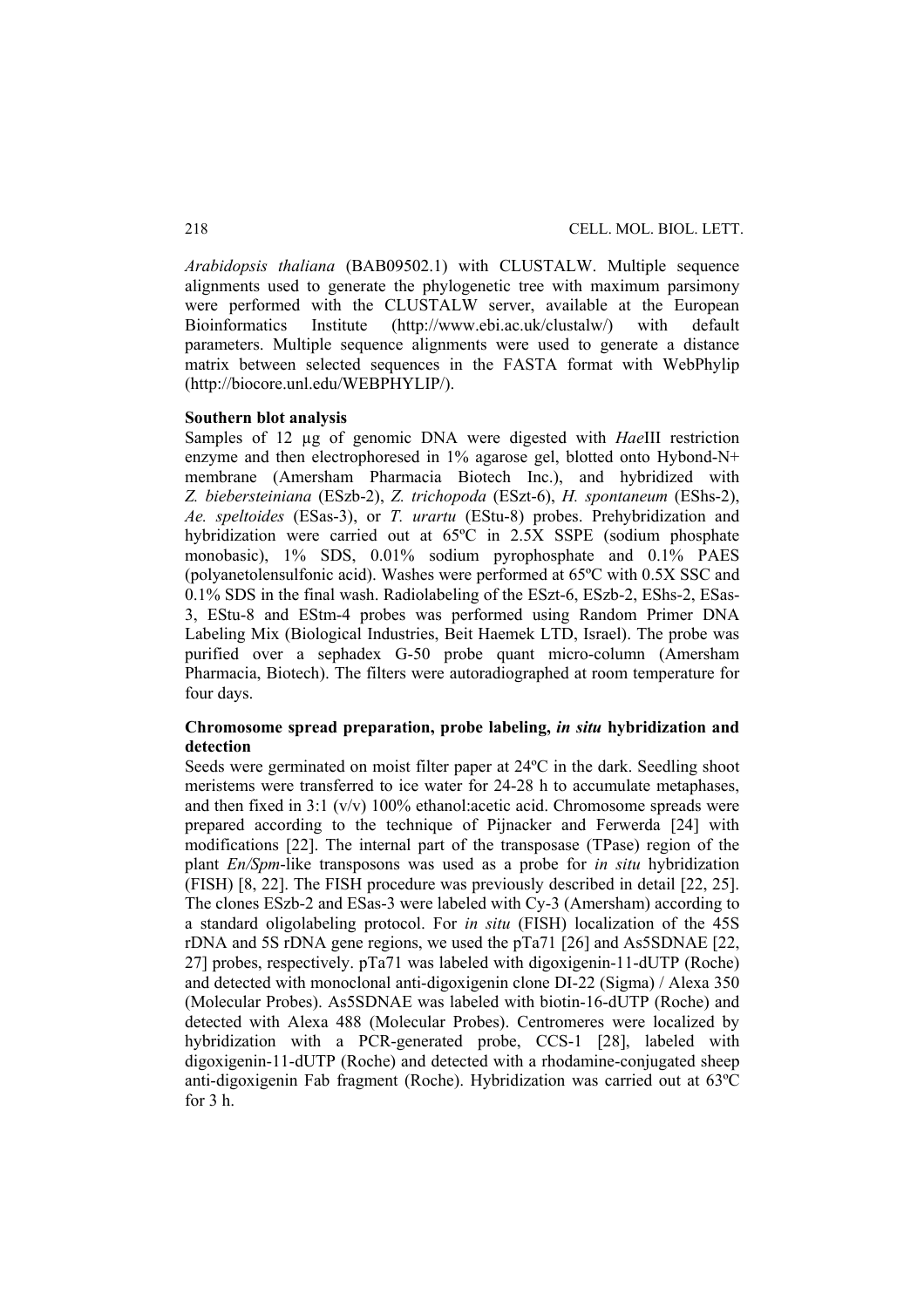## **Differential staining procedures**

After *in situ* hybridization, the same slides were successively stained with GCspecific fluorochrome chromomycin  $A_3$  (CMA<sub>3</sub>), AT-specific fluorochrome Hoechst 33258 [29], and Giemsa stain [30].

## **RESULTS AND DISCUSSION**

**Characterization and sequence comparison of** *En/Spm***-like TPase fragments**  The TPase regions of the *En/Spm*-like elements from *Z*. *biebersteiniana* (571 bp – AY708005; 572 bp – AY708006), *Z*. *trichopoda* (572 bp – AY708002; 572 bp – AY708003; 572bp – AY708004), *T*. *monococcum* (653 bp – AY707998; 657bp – AY707999; 653bp – AZY708000; 652bp – AY708001), *T*. *urartu*  (653bp – AY707996; 652bp – AY707997), *H*. *spontaneum* (695bp – AY707995) and *A*. *speltoides* (586bp – AY265312) were cloned, sequenced and directly deposited in the GenBank. Comparing the TPase fragments with each other showed that clones from *Z. biebersteiniana*, *Z. trichopoda*, *T. monococcum*, *T. urartu* and *Ae. speltoides* exhibit significant homology. The intra-genus homology is 95-97%; the homology between genera is 83-87%. Nucleic Acid BLAST analysis and comparison with the known sequences of various *En/Spm* elements from other plant species such as *Triticum aestivum*, *Cicer arietinum*, *Elais guineensis*, *Pisum sativum*, *Beta vulgaris*, *Lens culinaris*, *Allium sativum*, *Lycopersicon esculatum*, *Arabidopsis thaliana* and *Oryza sativa* show that the obtained sequences are most similar to the TPase region of the *TNP2*-like transposons. The clone from *H. spontaneum* (AY707995) shared only 48-57% sequence homology to all our clones and approximately the same homology (52%) to the TPase sequence of the TNP2-like transposon of *O. sativa*  (NP 920256.1). This may suggest that this clone belongs to another type of *En/Spm*-like transposon, and thus it was excluded from further sequence analysis.

# **Extending the** *En/Spm***-like TPase region by genome walking in**  *Z. biebersteiniana*

Eleven *En/Spm* TPase specific primers (Tab. 2) were designed based on the sequence of the ESzb-2 (AY708005) clone, and used for PCR-based genome walking with the DNA Walking Speed Up Kit (Seegene, USA). We obtained a 1413-bp long clone (accession no: AY772017). Nucleic Acid BLAST analysis of this clone revealed significant homology (80-96%) to the TPase sequences of *O. sativa* (putative transposase, *Rim2-M86* transposase, putative *TNP*-like transposase), *Triticum aestivum* (*En/Spm*-like transposon) and *Lolium perenne* (CACTA-family transposon). After the removal of the predicted introns from the AY772017 clone, it was found to contain an intact open reading frame that has 198 amino acids, and revealed 38-46% homology to *O. sativa* (putative transposase, putative transposon protein and *TNP2*-like transposon protein), 30% to *A. thaliana* (*En/Spm*-like transposon protein), and 37-42% to *Antirrhinum*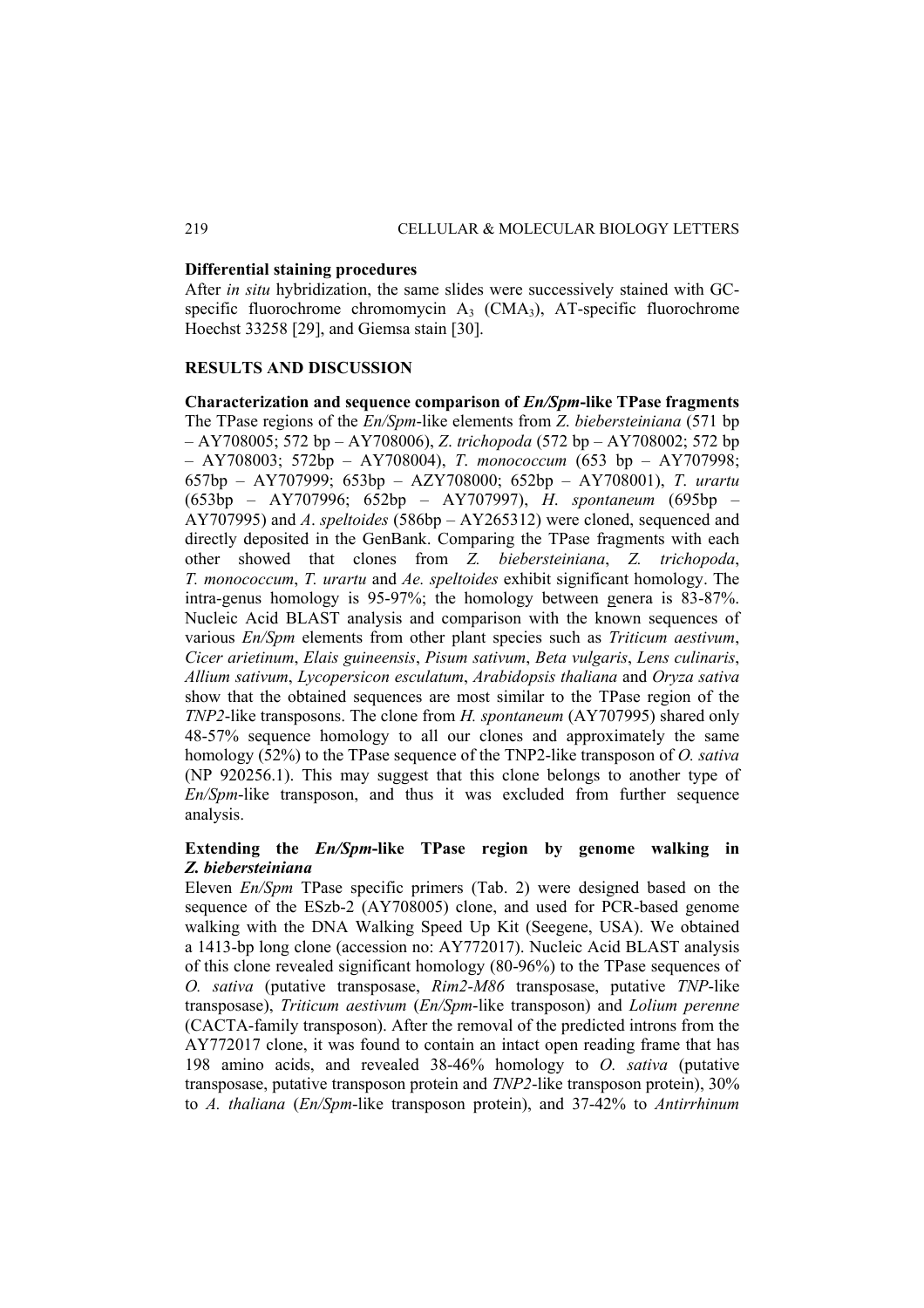*majus* (TNP-2) and to garden snapdragon transposable element-(*Tnp2*) at the predicted amino acid level.

### **Southern blot analysis**

Southern hybridization was performed to gain insight into the genomic organization of *En/Spm-*like transposable elements in 5 species of the Poaceae family (Fig. 1). Hybridization revealed a range of fragments (6.5 kb-1300 bp), with *Hae*III digested DNA with a background smear. The number and strength of the hybridization signals indicate the presence of the *En/Spm* transposon in low (*Z. bieberstiana*, *Z. trichopoda*), moderate (*H. spontaneum*, *T. monococcum*, *T. urartu*), or relatively high copy numbers (*Ae. speltoides*) in Poaceae species. Kubis *et al.* [31] looked at the genomic organization of *EnSpm-*like transposons in oil palm (*Elaeis guineensis*) and reported that southern hybridization on a range of oil palm accessions generated strong signals, indicating their amplification, and the copy number of *EnSpm* transposons was detected as medium.



Fig. 1. Southern blot hybridization of the En/Spm transposons in the Poaceae family. Genomic DNAs were digested with *Hae*III. A - 1. Molecular size marker (lambda phage *Hind*III+*Eco*RI digest). 2. *Aegilops speltoides* hybridized with ESas-3 probe. B - 1. Molecular size marker (lambda phage *Hind*III+*Eco*RI digest). 2. *Zingeria trichopoda* hybridized with ESzt-6 probe 3. *Zingeria bieberstiana* hybridized with ESzb-2 probe. C - 1. *Hordeum spontaneum* hybridized with EShs-2 probe. 2. Molecular size marker (lambda phage *Hind*III digest). D - 1. *Triticum urartu* hybridized with EStu-8 probe 2. *Triticum monococcum* hybridized with EStm-4 probe. 3. Molecular size marker (lambda phage *Hind*III digest).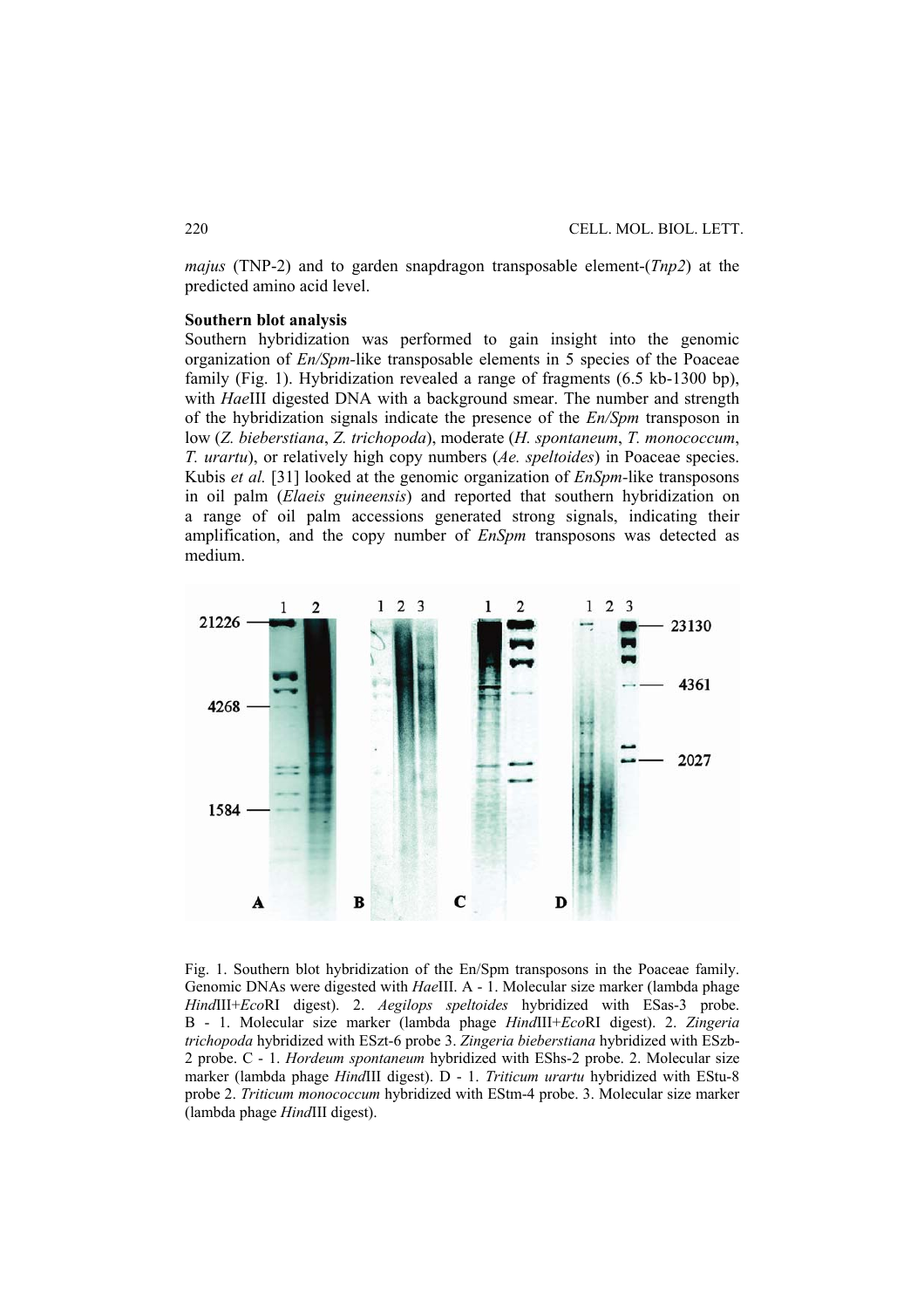## **Fluorescent** *in situ* **hybridization (FISH)**

#### *En/Spm* transposons in 5S rDNA regions

Analysis of the chromosomal distribution of TPase fragments of *En/Spm* transposons in all the analyzed cereal species confirmed our previous data on the co-localization of *En/Spm* transposons and 5S rDNA regions [22]. Clusters of *En/Spm* transposons were mainly concurrent or adjacent to the regular 5S rDNA regions for *Z. biebersteiniana* (Fig. 2A-C, g: boxes 1, 3), *T. urartu* (not shown)*, T. monococcum* (Fig. 2G: box 4), *Ae. speltoides* (Fig. 2G: box 5), and *H*. *spontaneum* (Fig. 2G: box 6). Additionally, mobile 5S rDNA sites also concurred with clusters of *En/Spm* transposons (Fig. 2 G: box 2).

## *En/Spm* transposons in 45S rDNA regions

We observed a significant reduction in the intensity of signals from *En/Spm* transposons in 45S rDNA regions (Fig. 2H) in all the analyzed species except those where the 5S and 45S rDNA clusters are adjacent in the distal part of chromosomes 1 and 5, i.e. *T. urartu* and *T. monococcum* (Fig. 2I).

# *En/Spm* transposons in euchromatin

Besides an interspersed signal, strong distinct clusters of *En/Spm* transposons were observed in the euchromatin of somatic and meiotic chromosomes of all five investigated species. Furthermore, main clusters proximal to the 5S rDNA sites in the short arm of both homologues of chromosome 2 were observed in prometaphase chromosomes of *Z. biebersteiniana* (Fig. 2B). Also, large intercalary clusters of *En/Spm* transposons were detected in the long arm, and adjacent to AT-enriched and C-positive heterochromatic bands on the short arm of both homologues of chromosome 1 (Fig. 2B).

#### *En/Spm* transposons in heterochromatin

*Z. biebersteiniana* possesses large AT-enriched heterochromatic blocks in the pericentromeric regions of both chromosomes. It was previously shown that these blocks are enriched with TE of Class I, namely, with Ty1-*copia* like retrotransposons [32]. In distinction from Ty1-*copia* elements, a significant reduction in the intensity of signals from *En/Spm* transposons in heterochromatin regions was observed (Fig. 2J). No signal of *En/Spm* transposons was detected in the often decondensed Giemsa-positive and CMA3-positive (not shown) heterochromatic bands adjacent to the 45S rDNA sites on chromosome 1 (Fig. 2B, D, E). We also observed a strong reduction in the signal in GC-rich pericentromeric heterochromatin and in the secondary constriction regions of *H*. *spontaneum* (Fig. 2K, L)*.*

In summarizing our results, we may make several generalizations concerning the physical location of *En/Spm* transposons. TE of this type distributed unevenly on the chromosomes of the investigated cereals. The majority of the large *En/Spm* clusters are associated with 5S rDNA sites, whereas no association with 45S rDNA sites was detected (Fig. 2H), except for in two *Triticum* species where the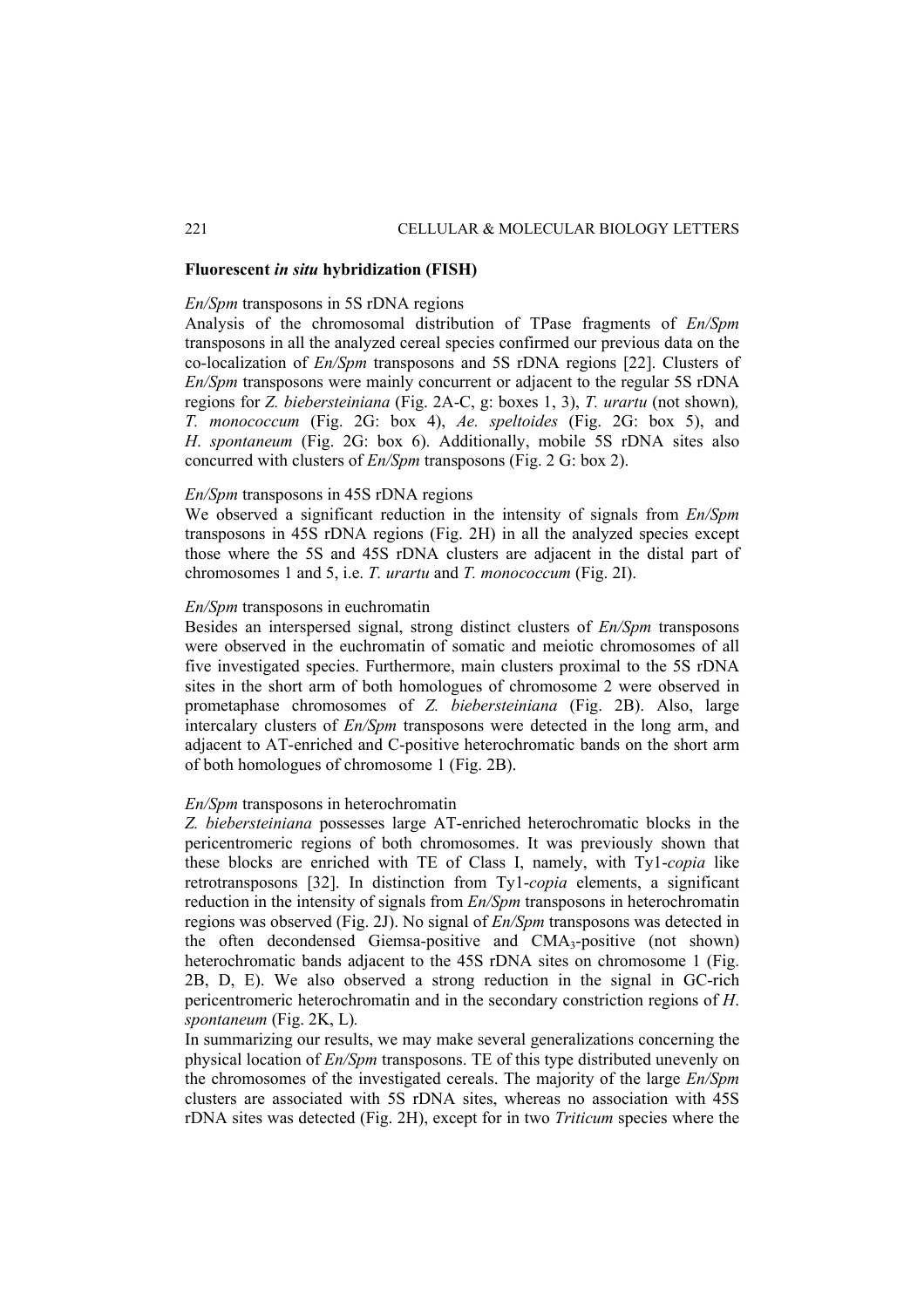5S and 45S rDNA clusters are coincident (Fig 4I). Mobile 5S rDNA sites are also associated with *En/Spm* clusters (Fig 4G: box 2). As we reported previously [22, 27], the appearance of at least part of the mobile 5S rDNA sites may be connected with *En/Spm* transposon activity.

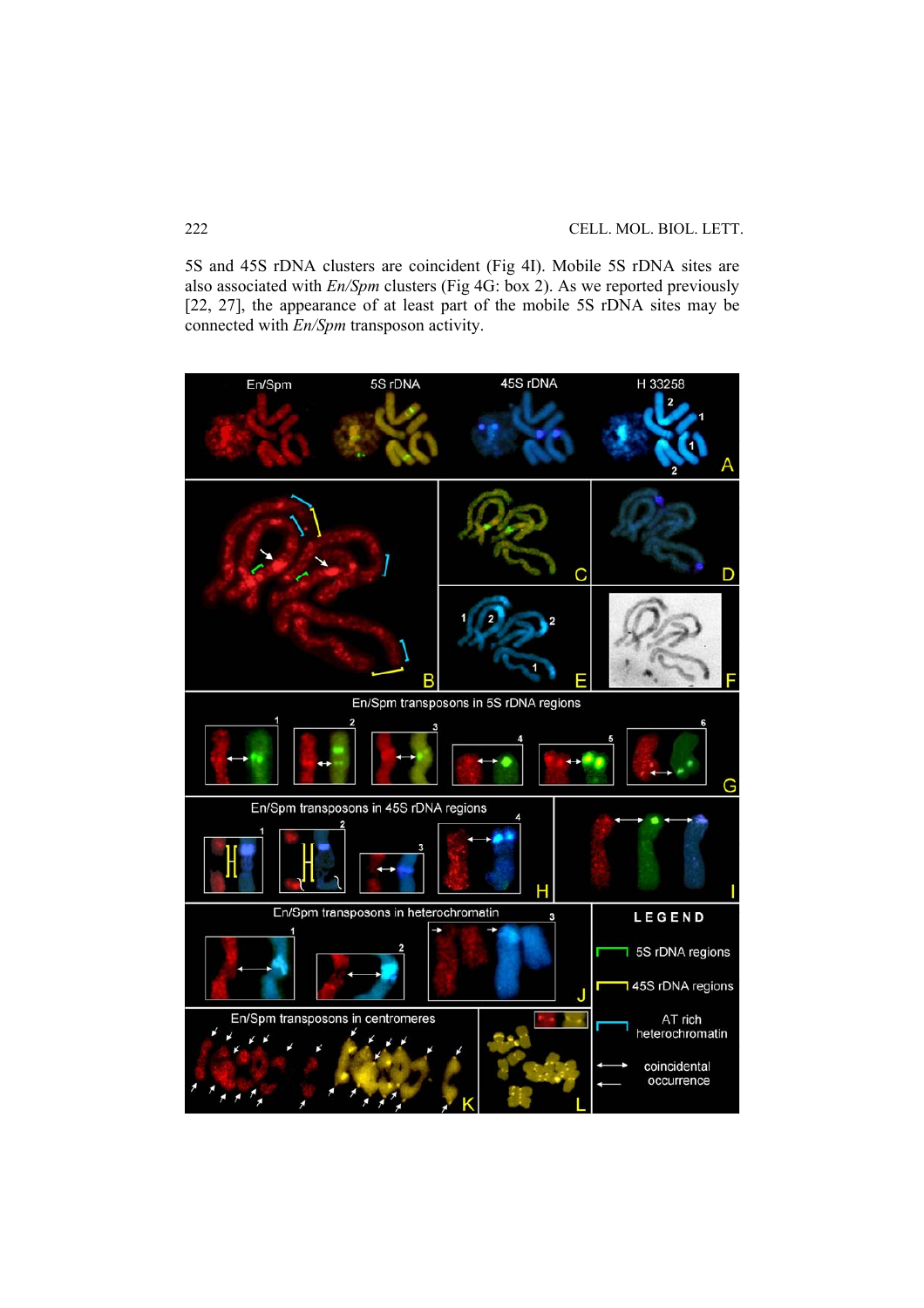Another important peculiarity of *En/Spm* transposon chromosomal distribution is the strong reduction in the intensity of the FISH signal in all the AT- and GCenriched heterochromatin in all the investigated species (Fig. 2B, E, F, J). Heterochromatin is a highly heterogenic, complex genomic fraction, and is composed to a great extent of different TE families [33-35]. Saunders and Houben [32] detected signal accumulation of the Ty1-*copia*-like sequence in the heterochromatin of *Z. biebersteiniana*, while our results show a significant decrease in the *En/Spm* transposon amounts in these regions, and, hence, these types of transposable elements demonstrate inverted chromosomal patterns.

#### **Evolutionary divergence of TPase sequences**

In order to understand cereal genomics, it is essential to evaluate the contribution of transposable elements, as they are the most abundant non-genic DNA in plants, providing a rich source for genome evolution, and are especially abundant in grass genomes [36, 37]. TE are highly polymorphic in terms of their insertion sites and internal structure [38]; thus, it is possible to utilize them as source to develop molecular markers [39]. Sequence analysis of *En/Spm*-like TPase amino acid sequences was carried out to investigate the sequence divergence

Fig. 2. *In situ* hybridization and differential staining on chromosomes of *Z. biebersteiniana*, *H. spontaneum*, *T. monococcum*, and *Ae. speltoides.* A - Metaphase chromosome of *Z. biebersteiniana* after simultaneous *in situ* hybridization with TPase fragments of *En/Spm* transposons (detected as red), 5S rDNA (detected as green), 45S rDNA (detected as blue), and differential staining with Hoechst 33258 (blue). The main blocks of the *En/Spm* transposons are concurrent with 5S rDNA sites. B-F - Undercondensed prometaphase chromosome of *Z. biebersteiniana* after simultaneous *in situ* hybridization with TPase fragments of *En/Spm* transposons (B), 5S rDNA (C), 45S rDNA (D), differential staining with Hoechst 33258 (E), and Giemsa (F). The main clusters of the *En/Spm* transposons in the euchromatin are arrowed in B. G - the concurrence of *En/Spm* transposon clusters and 5S rDNA sites in: *Z. biebersteiniana*, short arm of chromosome 2 (boxes 1-3), *T. monococcum*, short arm of chromosome 1 (box 4), *Ae. speltoides*, short arm of chromosome 5 (box 5), *H. spontaneum*, long arm of chromosome 3 (box 6). H - decrease in the signal of the *En/Spm* transposons (detected as red) in 45S rDNA blocks (detected as blue) in prometaphase (boxes 1-2) and metaphase (box 3) chromosome 1 of *Z. biebersteiniana,* and in chromosome 6 of *Ae. speltoides*  (box 4). I - chromosome 1 of *T. monococcum* after simultaneous *in situ* hybridization with TPase fragments of the *En/Spm* transposons (detected as red), 5S rDNA (detected as green), and 45S rDNA (detected as blue). J - decrease in the signal of the *En/Spm* transposons (detected as red) in AT-rich pericentromeric hetrochromatin (blue) in prometaphase (boxes 1-2), and metaphase (box 3) chromosome 1 of *Z. biebersteiniana*. K - meiotic chromosome (metaphase I) of *H. spontaneum* after *in situ* hybridization with TPase fragments of *En/Spm* transposons (detected as red) and differential staining with CMA3 (yellow). Reduction of the *En/Spm* signal in GC-rich centromeric heterochromatin was observed (arrowed). L - somatic chromosomes of *H. spontaneum* stained with CMA3 (yellow). GC-rich heterochromatic blocks were observed in the secondary constriction regions and in the centromeres. In the box: CCS-1 probe (detected as red) matched with GC-rich centromeric heterochromatic block (yellow).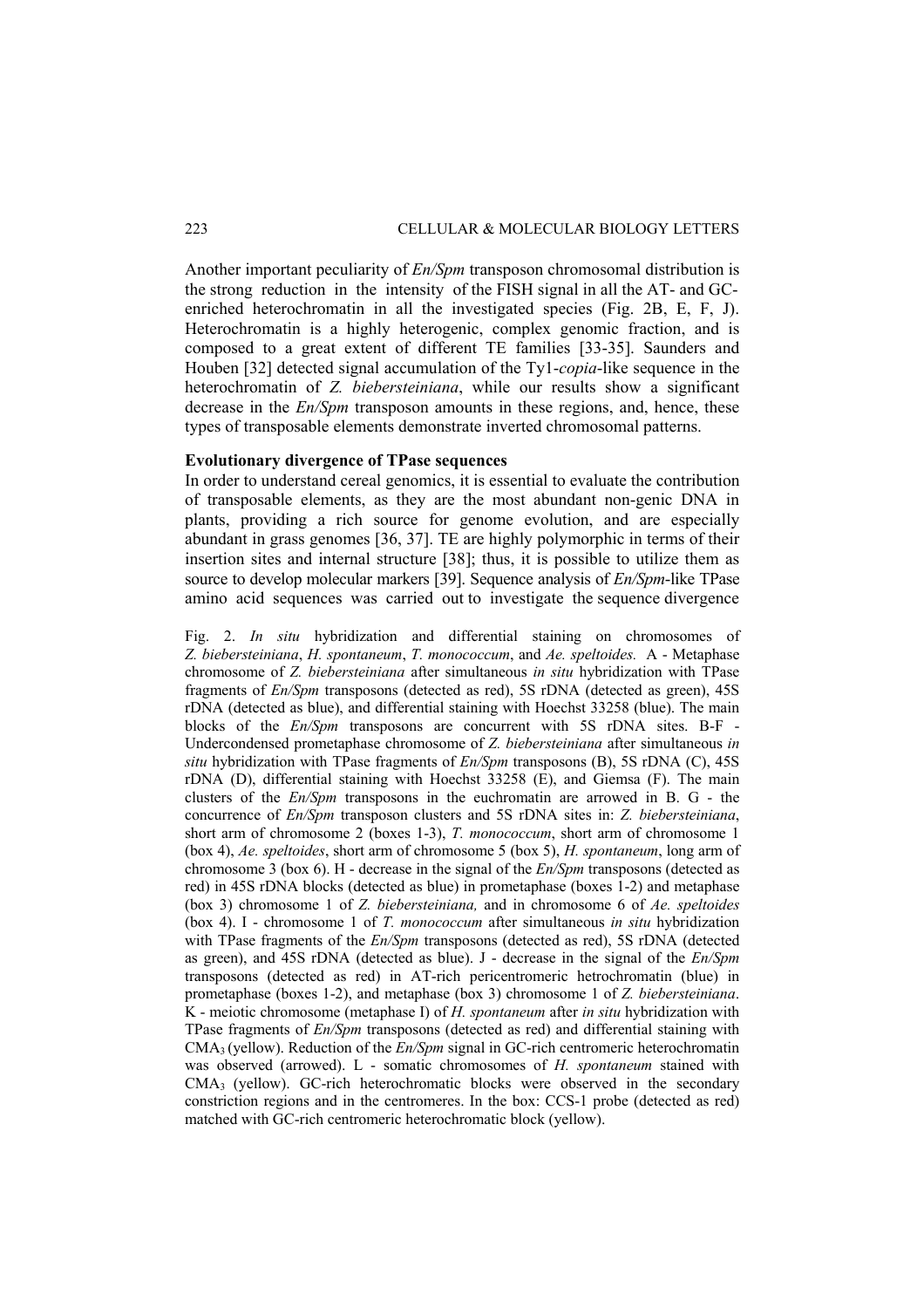between 5 genera – *Triticum*, *Aegilops*, *Zingeria*, *Oryza* and *Arabidopsis*  (Tab. 3). The defective sequences (containing inserts or missense codons) were excluded from the analysis to minimize possible errors. Alignment of the *En/Spm* TPase fragments of *Z. biebersteiniana*, *Z. trichopoda*, *T*. *monococcum*, *T*. *urartu* and *Ae*. *speltoides*, and comparison with the homologous regions of *O. sativa* (NP 920256) and *A. thaliana* (BAB09502) indicates that there are 38 single, fully conserved residues that have the same amino acid in a certain position in all the species, 28 strongly conserved groups, and 11 weakly conserved groups (Fig. 3). A distance matrix and phylogenetic tree were generated; apparently the *En/Spm*-like TPase sequences shared the highest sequence homology intra-generically. As expected, these sequences had significantly diverged from the *O. sativa* and *A. thaliana En/Spm*-like TPase sequences with respective distance values of 0.35639 and 0.36398 (Fig. 4, Tab. 3). Thus, the intra-genomic complex of *En/Spm*-like transposons can be viewed as a relatively independent, vertically transmitted and permanently active system inside the plant genome. A good proof for this assumption would be if the divergence in TPase sequences could be used as a "molecular clock", i.e. if the

|  |  |  |  | Tab. 3. The distance matrix of $En/Spm$ -like TPase fragments (in length). |  |  |
|--|--|--|--|----------------------------------------------------------------------------|--|--|
|  |  |  |  |                                                                            |  |  |

| 1. Triticum    |             |         |         |         |  |
|----------------|-------------|---------|---------|---------|--|
| 2. Aegilops    | 0.07699     |         |         |         |  |
| 3. Zingeria    | 0.08639     | 0.06626 |         |         |  |
| 4. Oryza       | 0 7 8 9 1 4 | 0.73246 | 0.76885 |         |  |
| 5. Arabidopsis | 1.05899     | 0.95841 | 0.98717 | 0.90478 |  |

calculated time of divergence of the tested species will correlate with known paleobotanical data. For this calculation, we assumed that monocot-dicot divergence occured approximately 200±40 million years ago (mya) [40]. If 200 mya is taken as a benchmark, and the genus *Triticum* as the youngest (as it shows the largest distance from the dicotyledonous *Arabidopsis*, Tab. 3), the recalculation of the time of divergence of the Poaceae species on the basis of their distance matrix is: *Oryza* (Orizeae*)* approximately 150 mya, *Zingeria*  (Aveneae) – 16 mya, and *Aegilops* (Triticeae) – 14 mya. In general, this timing is in agreement with paleobotanical data. The earliest reliable angiosperm macrofossils are about 120 myr old, and are already clearly divisible into monocotyledonous and dicotyledonous [40]. It is also known that the hydrophilous Orizeae is one of the most ancient Poaceae, nowadays represented by only a few Palaeogene relicts [39]. The other fact that confirms our approximate calculation is that the fossil record of the mid-Miocene epoch ( $\approx 15$ ) mya) indicates an increase in the amount of grass pollen, and a major diversification of the modern cereal lineages including Triticeae and Aveneae was proposed for this period [41].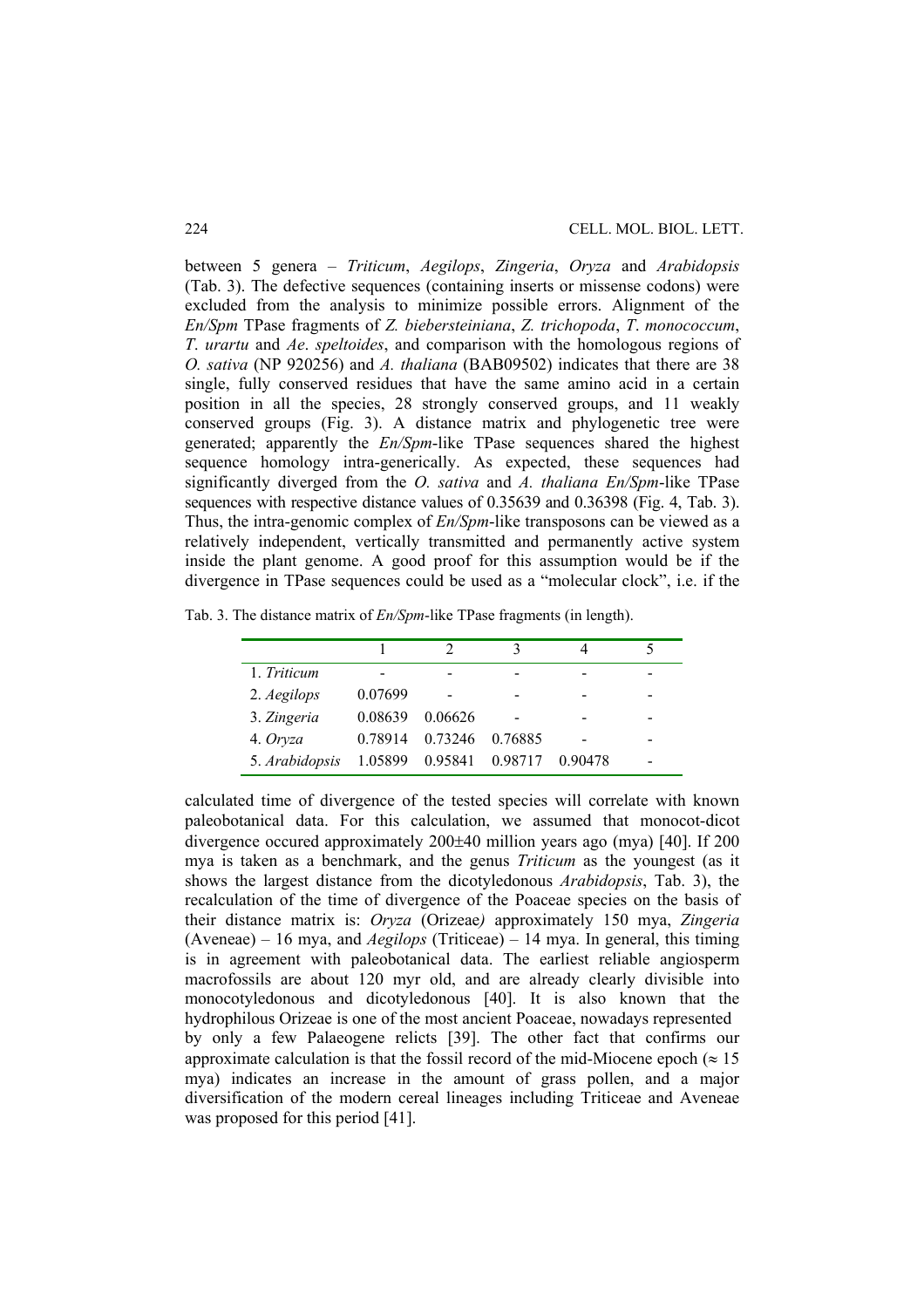$C1$ cmes  $20$  $10$  $\hat{y}$  0  $40$ 50  $.1...1$ -1  $.1.1$  $\ddotsc$  $\cdot$ <sub>1</sub>  $\cdot$ I  $\cdot$  1  $\mathbf{I}$  $85 - 9$ LEIE WINDE LK SEVEL THE **GIRKOLQVQD EGKPRIMAPA MYVLDKOKEK** DIESTROP INSELERIE GEROLOGO ESSERINAR NYILDSON DIESTROP INSELECTION (HEOLOGO ESSERINGAR VYILDSON)<br>DIESTROP INSELERIE GILOGO ESSERINGAR VYILDSON<br>DIESTROP INSELERIE GEROLOGO ESSERINGAR VYILDSON<br>DIESTROP INSELERIE GEROLOGO ES  $ESst-6$  $RS + m - 2$  $ES_{t-3}$  $ES$ tm-4  $5s$ st-8  $RS_{AB} - 3$  $ES<sub>ab-2</sub>$ LOIAGESKDE TREELDLEDM GIRKHLHLIR DODSVSAPHA PYTMTKTOKA 0. sativa LEWQUENTEDE IKSRLDLQEN CEREDLHLTP EUN--APIPK FRLKPDAKEI A thalisma Clustal Co \*\* \*\*.  $:$  \*\*: \*\* .  $1.711$  $:$   $*$ .  $.1.$  $70$ 60 80 90 100 ELECTRICAL MARIE ENVIRONMENT LORENTING  $85 - 9$  $5s$ st-6 EUROPEAN PERSON NEWSFILM CENTROLN DENTIFY  $RS + m - 2$  $ES_{t-3}$  $ES \text{tm-4}$ EN CHARGE PRESSURE REVEALED QUARTED IN LORDENT DE CHARGES POLITICAL CONTROLLOR CONTROLLOR CONTROLLOR  $8 - \pi$  $8Sas -3$  $RSab - 2$ DECDFLKSVK FPNGYASRLA TCVTADGCNL QGLKTHDCHI LLQRIIPAAV  $0.$  sativa A. thaliana FLEMEEKDVK FSDGYSSSLA NCVDLPGEKL TGMKSHDCHV LMQRLFPIAF  $...$   $A:$   $A...$   $...$   $A...$  $A_{11}$   $A_1A_2A_3$ Clustal Co  $\star$  $A_1, A_2, A_3, A_4$  $110$  $120$  $130$ 140 150 . . . . . . . 1  $1...1$ . . . 1 . . . . 1 . 1  $......$ RELEGIEVE SOSPICOTTE ELESTIWED ALEMENTE TILCOLEXIY RELEGIEVE SOSPICOTTE ELESENHED ALEMENTE TILCOLEXIY RELEGIEVE SOSPICOTTE ELESENHED ALEMENTE TILCOLEXIY RELEGIEVE STARLEGITE ELESENHED ALEMENTE TILCOLEXIY RELEGIEVE SOSTIGOT  $85 - 9$  $RS<sub>xt</sub> - 6$  $RS + m - 2$  $ES_{tu-8}$  $ES$  tm-4 RELEVIEVE SOSKIGGITE ELESRIEID ALERIENNIP TILCHERIY<br>RELEVIEVE SOSEIGGITE ELESRIEID ALERIENNIP TILCHERIY<br>RELEVIEVE SOSEIGGITE ELESRIEID ALERIENNIP TILCHERIY<br>RELEVIEVE SOSEIGGITE ELESRIEID ALERIENNIP TILCHERIY<br>RELEVIEVE ALSE  $ES<sub>st-8</sub>$  $ESas -3$  $s$ sab-2 0. sativa A. thaliana Clustal Co  $A_1$  .:.  $AA_1$  :  $A_2$  :  $A_{1}$   $A_{2}$   $A_{3}$   $B_{4}$   $B_{5}$ : \*\* . \*\*\*\* :  $\cdot$  $\dddot{\phantom{0}}$ 160 170  $...$   $1...$   $1...$ . . . . 1 . . . . 1  $85 - 9$ PPAFFDWMH- LAVELFORTL LRGFV PPATTIGGGH LIGHLPDEAL LRGFG  $ESst-6$ PLAFITOWNH FAVHLFUEAL LRUPV  $ES$ tm- $2$ PPAFITOMON LAVMLPDEAL LRGFO<br>PPAFITOMON LOVMLPDEAL PRGFO  $ES_{tu-8}$  $RS$  tm-4 PPAPIDOMOH LAVHLPOEAL LRGPO  $ES$   $x$ t -8 PPAFFIONON LAVALPO<mark>EAL LRGFO</mark><br>PPAFFIONON LAVALPOEAL LRGFO  $8s$ as -3  $ES<sub>mb</sub> - 2$ PPSFIDUMLH LAVHLPEEAI LRGPV 0. sativa A. thaliana PPSFILWMEH LLIMLPHEAS LGGPV Clustal Co \* \*\*\*\*\*  $:$  : \*\*\*. \*: \*\*\*

Fig. 3. Multiple alignment of the *En/Spm*-like TPase region. Sequences are named according to the species initial followed by the clone number. Conserved motifs and residues are shaded. (\*) Single fully conserved residue, (:) strong group, (.) weak group.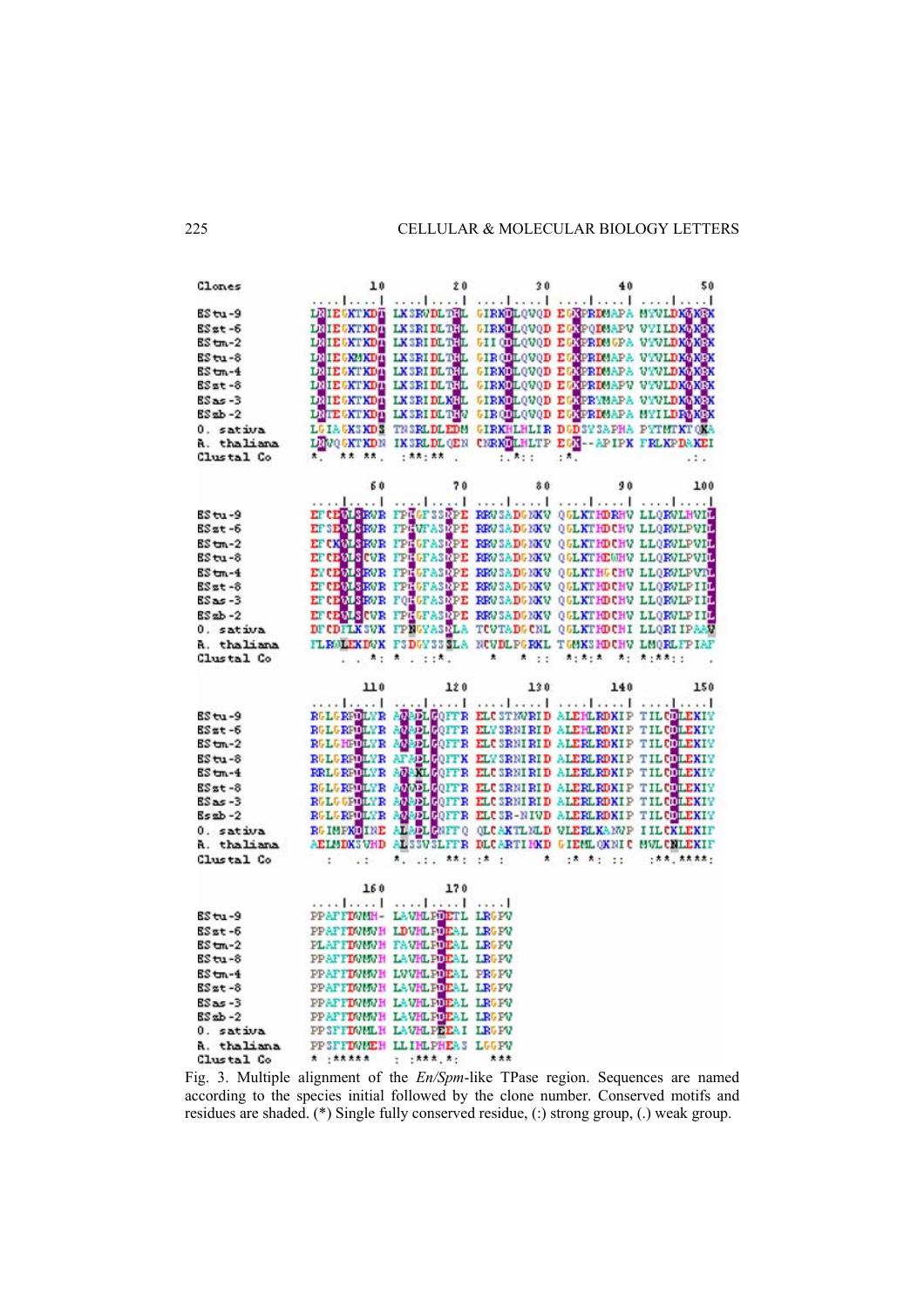

Fig. 4. The phylogenetic tree of the *En/Spm*-like TPase region.

Thus, the sequence comparison of the *En/Spm*-like transposase coding regions defined that the intra-genomic complex of the *En/Spm*-like transposons could be viewed as relatively independent, vertically transmitted, and permanently active systems inside higher plant genomes.

**Acknowledgements.** We would like to thank Violleta Kotseruba for providing seeds of *Z. biebersteiniana* and *Z. trichopoda*. This study was partly supported by research fellowships to Dr. Ahu Altinkut from the UNESCO Loreal Young Women Scientist Fellowship and IPGRI – the Vavilov Frankel Fellowship.

# **REFERENCES**

- 1. Kumar, A. and Bennetzen, J.L. Plant retrotransposons. **Annu. Rev. Genet.** 33 (1999) 479-532.
- 2. Danilevskaya, O., Slot, F., Pavlova, M. and Pardue, M.L. Structure of the Drosophila HeT-A transposon: a retrotransposon-like element forming telomeres. **Chromosoma** 103 (1994) 215-224.
- 3. Gray, Y.H. It takes two transposons to tango: transposable-elementmediated chromosomal rearrangements. **Trends Genet.** 16 (2000) 461-468.
- 4. Kidwell, M.G. and Holyoake, A.J. Transposon-Induced Hotspots for Genomic Instability. **Genome Res.** 11 (2001) 1321-1322.
- 5. Xiong, Y. and Eickbush, T.H. Origin and evolution of retroelements based upon their reverse transcriptase sequences. **EMBO J.** 9 (1990) 3353-3362.
- 6. Doolittle, R.F., Feng, D.F., Johnson, M.S. and Mclure, M.A. Origins and evolutionary relationships of retrovirus. **Quarterly Rev. Biol.** 64 (1989) 1-30.
- 7. Kunze, R., Saedler, H. and Lonnig, W. Plant transposable elements. **Adv. Bot. Res.** 27 (1997) 332-470.
- 8. Staginnus, C.B., Huettel, C.D., Schmidt, T. and Kahl, G. A PCR-based assay to detect *En/Spm*-like transposon sequences in plants. **Chromosome Res.** 9 (2001) 591-605.
- 9. Rhodes, P. and Vodkin, L. Organization of the *Tgm* family of transposable elements in soybean. **Genetics** 120 (1988) 597-604.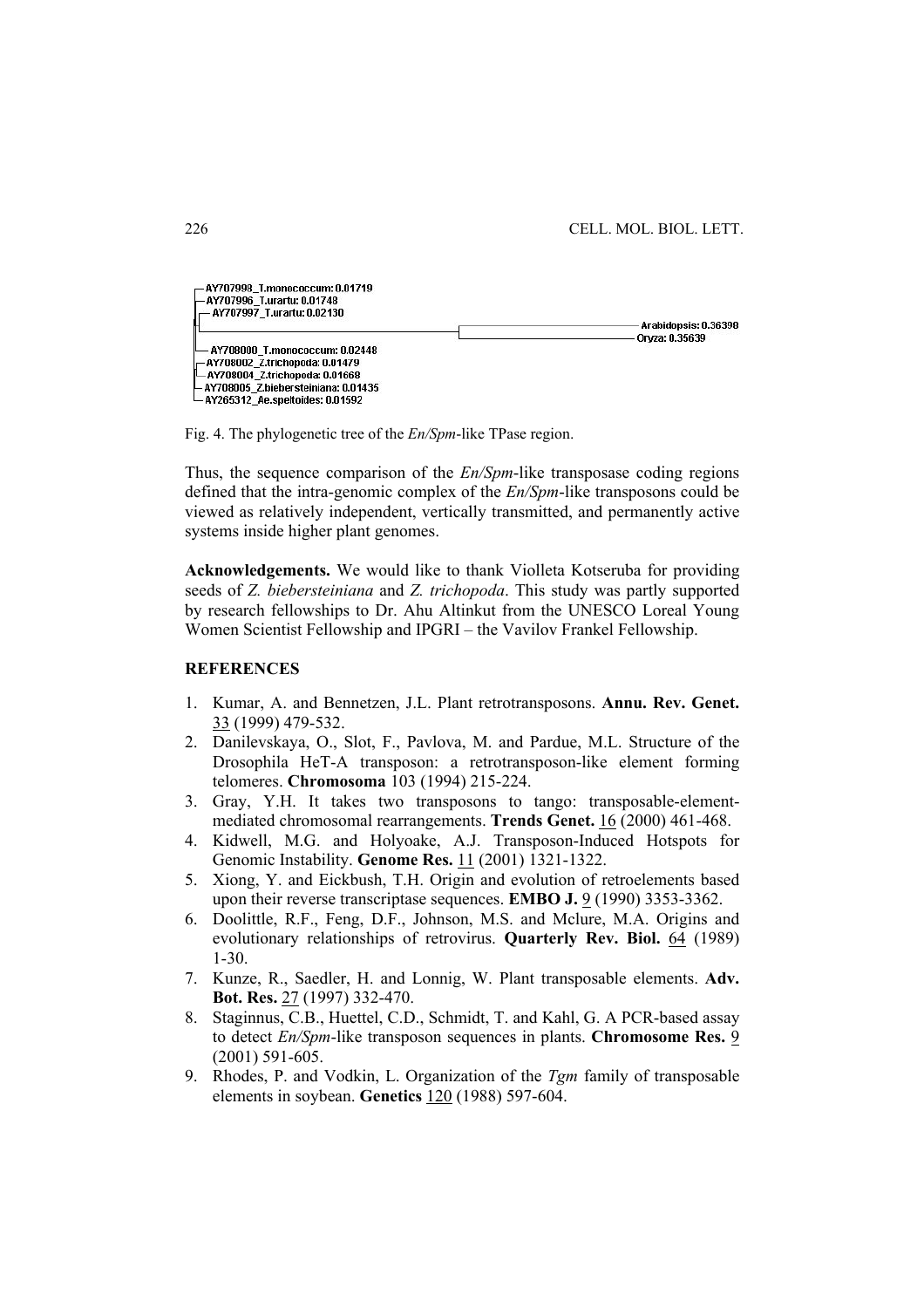- 10. Shirsat, A. A transposon-like structure in the 5' flanking sequence of the legumin gene from *Pisum sativum*. **Mol. Genet. Genom.** 212 (1988) 129- 133.
- 11. Nacken, W., Pietrowiak, R., Saedler, H. and Sommer, H. The transposable element *Tam1* from *Antirrhinum majus* shows structural homology to the maize transposon *En/Spm* and has no sequence specifity of insertion. **Mol. Genet. Genom.** 228 (1991) 201-208.
- 12. Gierl, A. The *En/Spm* transposable element of maize. **Curr. Topics Microbiol. Immunol.** 204 (1996) 145-159.
- 13. Snowden, K. and Napoli, C. *PsI*: a novel *Spm*-like transposable element from *Petunia hybrida*. **Plant J.** 14 (1998) 43-54.
- 14. Aarts, M.G., Corzaan, P., Stiekema, W.J. and Pereira, A. A two-element *Enhancer-Inhibitor* transposon system in *Arabidopsis thaliana.* **Mol. Gen. Genet** 247 (1995) 555-564.
- 15. Wisman, E., Hartmann, U., Sagasser, M., Baumann, E., Palme, K., Hahlbrock, K., Saedler, H. and Weisshaar, B. Knock-out mutants from an *En-1* mutagenized *Arabidopsis thaliana* population generate phenylpropanoid biosynthesis phenotypes. **Proc. Natl. Acad. Sci. USA** 95 (1998) 12432-12437.
- 16. Speulman, E., Metz, P.L.J., van Arkel, G., te Lintel Hekkert, B., Stiekma, W.J. and Pereira, A. A two-component *Enhancer-Inhibitor* transposon mutagenesis system for functional analysis of the Arabidopsis genome. **Plant Cell** 11 (1999) 1853-1866.
- 17. Tissier, A.F., Marillonnet, S., Klimyuk, V., Patel, K., Angel Torres, M., Murphy, G. and Jones, J.D.G. Multiple Independent Defective *Suppressormutator* Transposon Insertions in Arabidopsis: A Tool for Functional Genomics. **Plant Cell** 11 (1999) 1841-1852.
- 18. Martinez, N.M., Greco, R., Van Arkel, G., Herrera-Estrella, L. And poson System in Arabidopsis. **Plant Physiol.** 129 (2002) 1544-1556.
- 19. Greco, R., Ouwerkerk, P.B.F., Taal, A.J.C., Sallaud, C., Guiderdoni, E., Meijer, A.H., Hoge, J.H.C. and Pereira., A. Transcription and somatic transposition of the maize *En/Spm* transposon system in rice. **Mol. Gen. Genomics** 270 (2004) 514-523.
- 20. Fedoroff, N.V. The Suppressor-mutator element and the evolutionary riddle of transposons. **Genes Cells** 4 (1999) 11-19.
- 21. Kidwell, K.K. and Osborn, T.C. Simple plant DNA isolation procedures. In: **Plant Genomes**: Methods for genetic and physical mapping. (Beckmann J.S. and Osborn T.C., Eds.), Kluwer Academic Publishers, 1992, 1-13.
- 22. Raskina, O., Belyayev, A. and Nevo, E. Activity of the *En/Spm*-like transposons in meiosis as a base for chromosome repatterning in a small, isolated, peripheral population of *Aegilops speltoides* Tausch. **Chromosome Res.** 12 (2004a) 153-161.
- 23. Altschul, S.F., Thomas, L.M., Alejandro, A.S., Jinghui, Z., Zheng, Z., Webb, M. and David, J.L. Gapped BLAST and PSI-BLAST: a new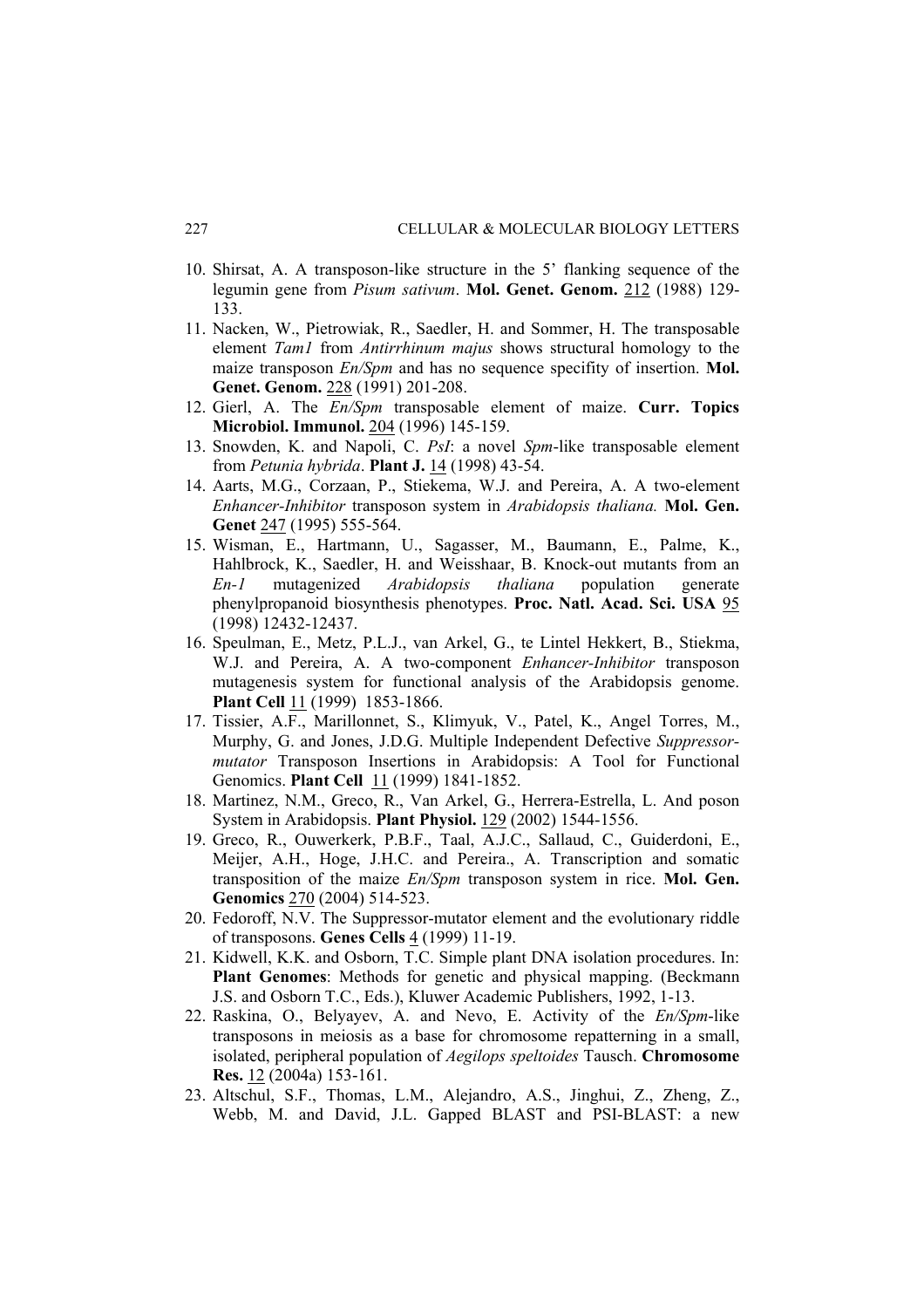generation of protein database search programs. **Nucleic Acids Res.** 25 (1997) 3389-3402.

- 24. Pijnacker L.P. and Ferwerda, M.A. Giemsa C-banding of potato chromosomes. **Can. J. Genet. Cytol.** 26 (1984) 415-419.
- 25. Belyayev, A., Raskina, O. and Nevo, E. Chromosomal distribution of reverse transcriptase containing retroelements in two Triticeae species. **Chromosome Res.** 9 (2001) 129-136.
- 26. Taketa, S., Ando, H., Takeda, K., Harrison, G.E. and Heslop-Harrison, J.S. The distribution, organization and evolution of two abundant and widespread repetitive DNA sequences in genus *Hordeum*. **Theor. Appl. Genet.** 100 (2000) 169-176.
- 27. Raskina, O., Belyayev, A. and Nevo, E. Quantum speciation in *Aegilops*: molecular cytogenetic evidence from rDNA clusters variability in natural populations. **Proc. Natl. Acad. Sci. USA** 101 (2004b) 14818-14823.
- 28. Aragon-Alcaide, L., Miller, T., Schwarzacher, T., Reader, S. and Moore, G. A cereal centromere sequence. **Chromosoma** 105 (1996) 261-268.
- 29. Sumner, A.T. Chromosome banding and identification. in: **Chromosome Analysis Protocols.** (Gosden, J.R., Ed.,) Methods in Molecular Biology. Humana Press Inc., Totowa, NJ, 29 (1994) 83-96.
- 30. Giraldez, R., Cermeno, M.C. and Orellana, J. Comparison of C-banding pattern in chromosomes of inbred lines and open pollinated varieties of rye *Secale cereale* L. **Z. Pflanzenzuecht** 83 (1979) 40-48.
- 31. Kubis, S.E., Castilho, A.M.M.F., Vershinin, A.V. and Heslop-Harrison, J.S. Retroelements, transposons and methylation status in the genome of oil palm (*Elaeis guineensis*) and the relationship to somaclonal variation. **Plant Mol. Biol.** 52 (2003) 69-79.
- 32. Saunders, V.A. and Houben, A. The pericentromeric heterochromatin of the grass *Zingeria biebersteiniana* (2n=4) is composed of Zbcen1-type tandem repeats that are intermingled with accumulated dispersedly organized sequences. **Genome** 44 (2001) 955-961.
- 33. Pearce, S.R., Pich, U., Harrison, G., Flavell, A.J., Heslop-Harrison, J.S., Schubert, I. and Kumar, A. The Ty1-*copia* group retrotransposons, a major component of *Allium cepa* genome, are distributed throughout the chromosomes but are enriched in the terminal heterochromatin. **Chromosome Res.** 4 (1996) 357-364.
- 34. Brandes, A., Heslop-Harrison, J.S., Kam, A., Kubis, S., Doudrick, R.L. and Schmidt, T. Comparative analysis of the chromosomal and genomic organization of Ty1-*copia*-like retrotransposons in pteridophytes, gymnosperms and angiosperms. **Plant Mol. Biol.** 33 (1997) 11-21.
- 35. Lippman, Z., Gendrel, A.V., Black, M., Vaughn, W., Dedhia, N., McCombie, W.R., Lavine, K., Mittal, V., May, B., Kasschau, K.D., Carrington, J.C., Doerge, R.W., Colot, V. and Martienssen, R. The role of RNA interference in heterochromatic silencing. **Nature** 431 (2004) 364-370.